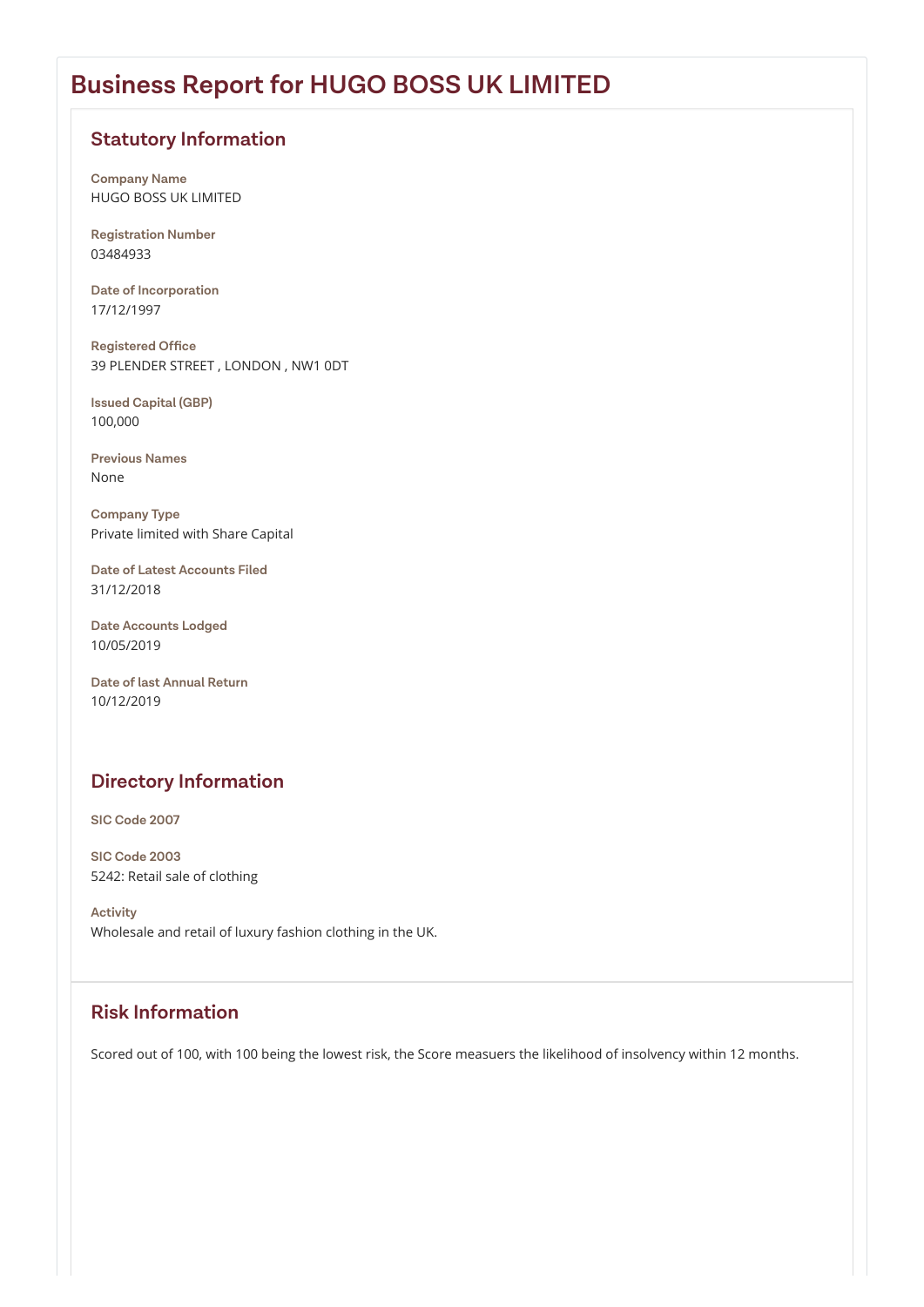# **Historic Credit Limit and Risk Score**



#### **Risk Score**

| Date       | Score |
|------------|-------|
| 06/12/2019 | 99    |
| 13/11/2019 | 61    |
| 05/11/2019 | 43    |
| 20/05/2019 | 61    |
| 11/08/2018 | 61    |

| Low Risk 99                           |               |
|---------------------------------------|---------------|
| <b>Credit Limit</b><br>£6,450,000.00  |               |
| <b>Risk Score</b><br>99               |               |
| <b>Today's Risk Score</b><br>Low Risk |               |
| <b>Score Bands</b>                    |               |
| $0 - 29$                              | High Risk     |
| $30 - 50$                             | Moderate Risk |
| 51-70                                 | Limited Risk  |
| 71-100                                | Low Risk      |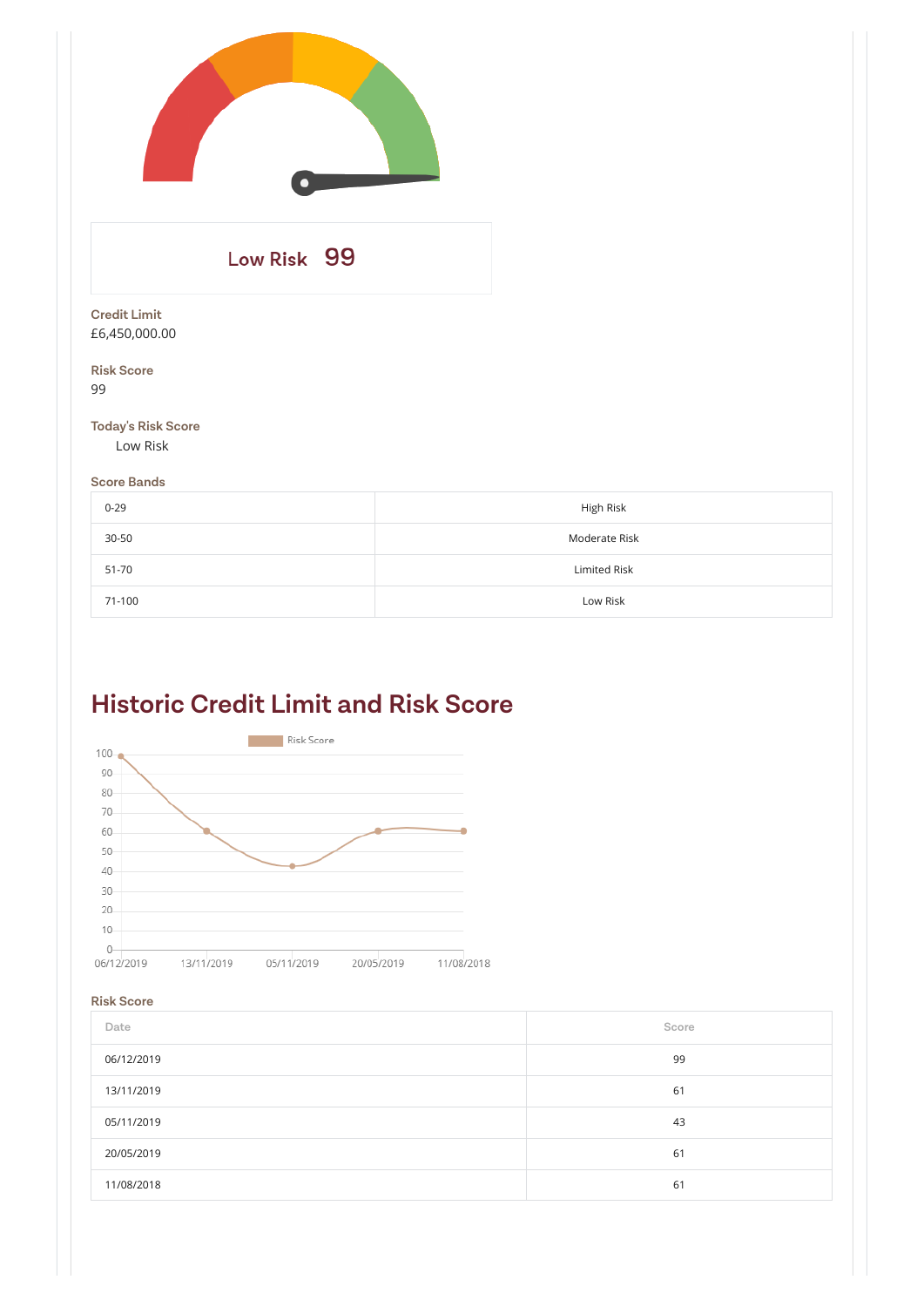

#### **Credit Limit**

| Date       | Limit      |
|------------|------------|
| 06/12/2019 | £6,450,000 |
| 13/11/2019 | £3,000,000 |
| 05/11/2019 | £1,400,000 |
| 20/05/2019 | £3,000,000 |
| 11/08/2018 | £2,750,000 |

| <b>Shareholder Name</b>    | <b>Shares Held</b>        |
|----------------------------|---------------------------|
| HUGO BOSS INTERNATIONAL BV | 100,000 ORDINARY GBP 1.00 |

#### **Group Structure and Subsidiary Companies**

#### **Ultimate Holding Company**

#### **Subsidiary Companies**

| <b>Company Name</b>         | <b>Company Number</b> | <b>Accounts Date</b> |
|-----------------------------|-----------------------|----------------------|
| HUGO BOSS AG                | <b>GERMANY 7</b>      |                      |
| -HUGO BOSS INTERNATIONAL BV | <b>NETHERLANDS</b>    |                      |
| HUGO BOSS IRELAND LIMITED   | IE486023 <del>2</del> | 31/12/2018           |
| HUGO BOSS UK LIMITED        | 03484933 7            | 31/12/2018           |

### **Shareholders**

**Holding Company Name [HUGO BOSS AG](http://localhost:65300/Company/SearchCompanyResults.aspx?company=GERMANY<d=limited&country=UK)**

**Parent Company Name**

**Number of companies in group**

4

### **County Court Judgment (CCJ) Summary**

Summary of amount and number of current outstanding CCJs with in last 3 years.

### **CCJ and Legal Notice Information**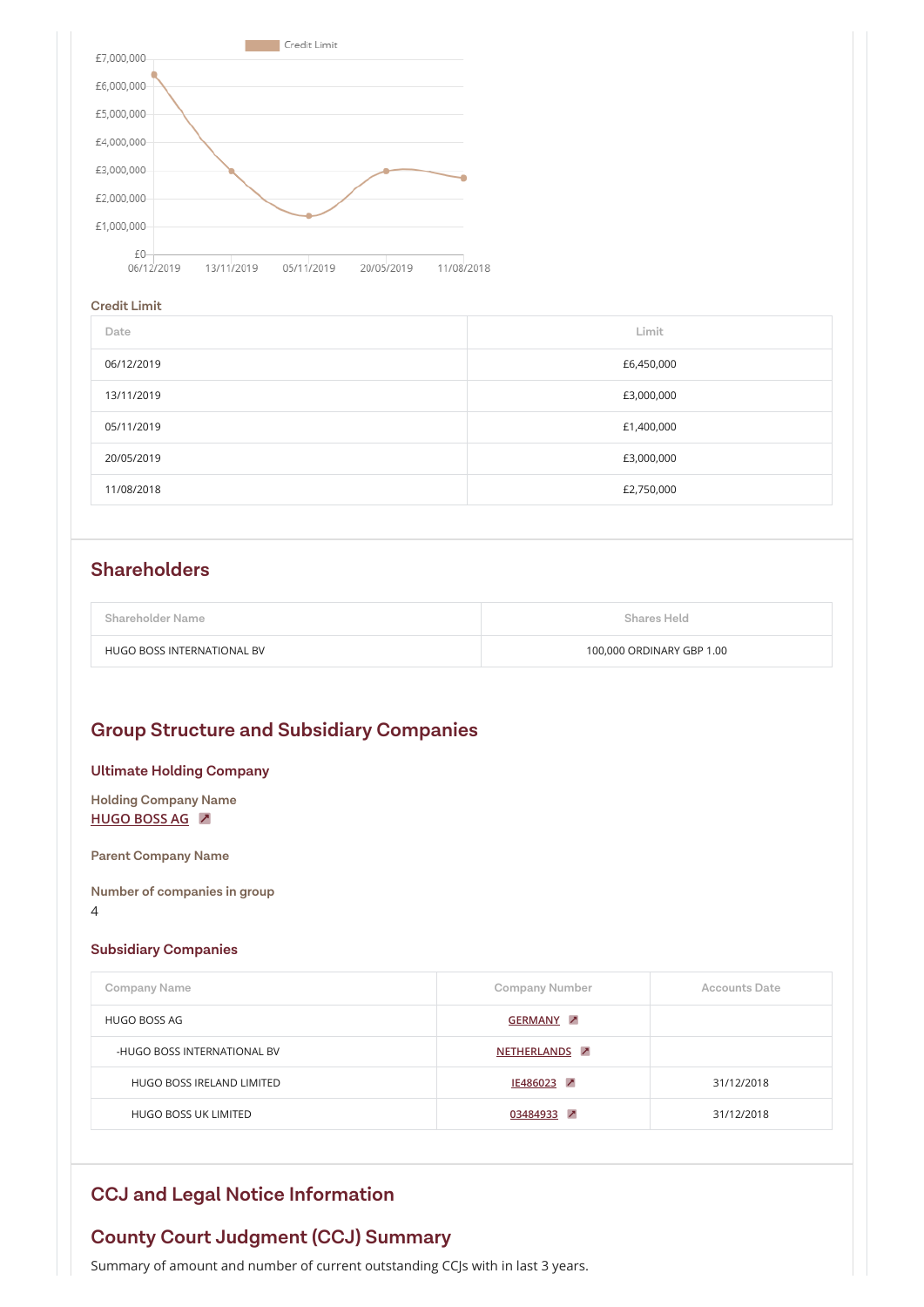| From       |            | No. Outstanding | Amount  | No. of Writs |
|------------|------------|-----------------|---------|--------------|
| 22/06/2017 | 22/06/2020 |                 | £590.00 |              |

#### **County Court Judgments (CCJs)**

| Date       | Case Number | Court                               | Amount  | <b>Status</b> | <b>Paid Date</b> | Type       |
|------------|-------------|-------------------------------------|---------|---------------|------------------|------------|
| 18/01/2018 | D3QZ70VD    | <b>COUNTY COURT BUSINESS CENTRE</b> | £590.00 | JG            |                  | registered |
| 28/10/2015 | 15/049737   | NEWTOWNARDS COURT OFFICE            | £270.53 | JG            |                  | registered |

# **Legal Notices**

No High Court Writs currently registered

#### **Mortgages**

**Total Registered Mortgages** 2

**Mortgage Type** rent deposit deed

**Created Date** 09/09/2010

**Register Date** 14/09/2010

**Satisfied Date**

**Status** Outstanding

**Lender** bicester nominees limited and bicester ii nominees limited ;

**Amount Secured** £24,069.47 and all other monies due or to become due from the company to the chargee

**Details**

the account and deposit balance plus interest and vat see image for full details

**Mortgage Type** rent security deposit deed

**Created Date** 29/04/1998

**Register Date** 07/05/1998

**Satisfied Date**

**Status** Outstanding

**Lender**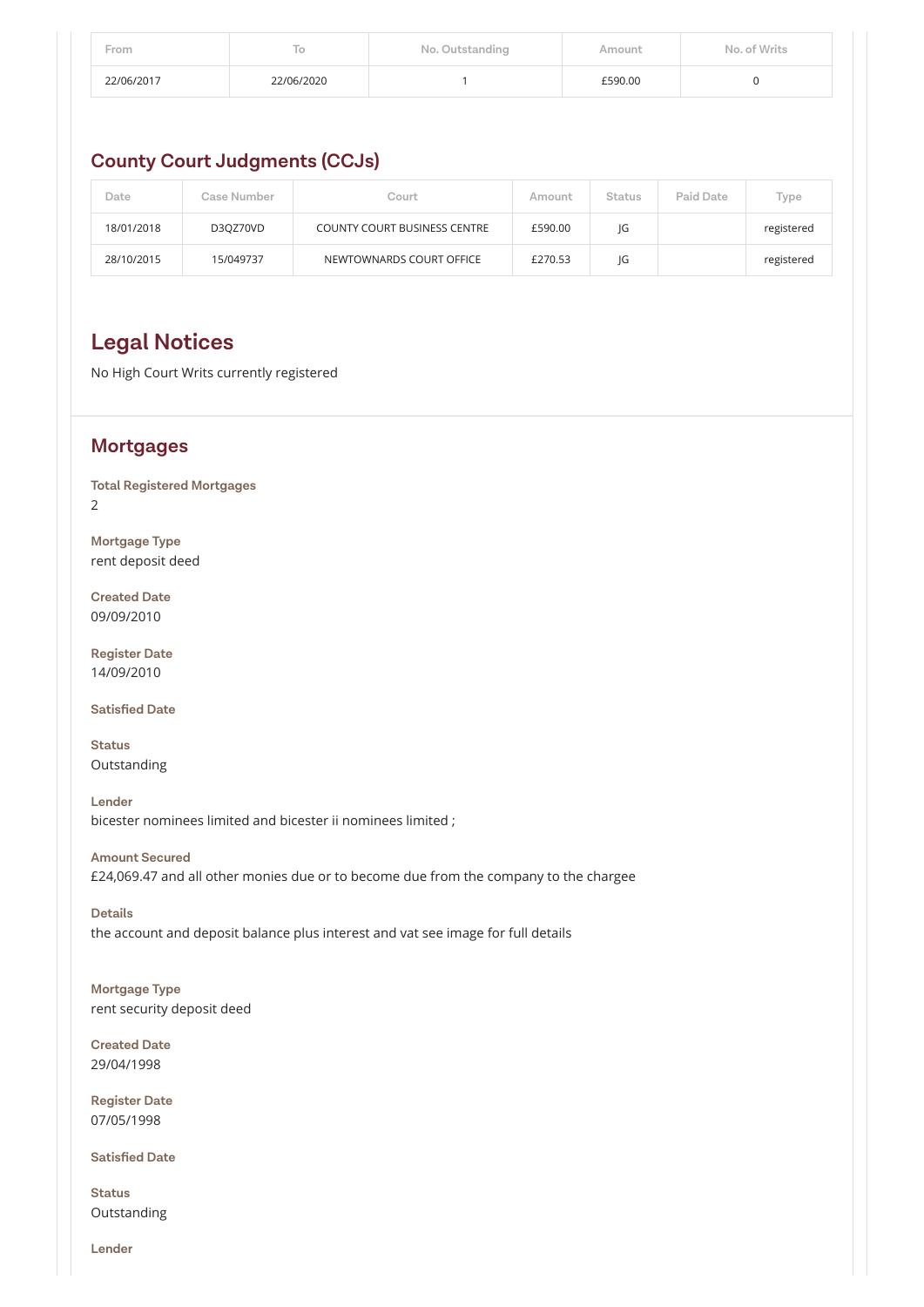## **Event History**

| Date       | Event                                  |
|------------|----------------------------------------|
| 14/12/2019 | <b>Confirmation Statement</b>          |
| 13/11/2019 | Payment Data Update Received           |
| 13/11/2019 | New Board Member Mr V. Herre appointed |
| 05/11/2019 | Payment Data Update Received           |
| 05/11/2019 | Mr S.U. Born has left the board        |
| 21/05/2019 | Payment Data Update Received           |
| 20/05/2019 | <b>New Accounts Filed</b>              |
| 20/05/2019 | New Accounts Filed                     |
| 13/12/2018 | <b>Confirmation Statement</b>          |
| 10/08/2018 | New Accounts Filed                     |
| 15/01/2018 | <b>Confirmation Statement</b>          |
| 12/12/2017 | Payment Data Update Received           |

aaron trustee services limited ;john anthony smith ;

#### **Amount Secured**

rent and other monies due or to become due from the company to the chargee pursuant to a lease dated 29th april 1998

**Details** the sum of £25,000

| <b>Date of Accounts</b>          |                             |                             |                             |                             |                             |
|----------------------------------|-----------------------------|-----------------------------|-----------------------------|-----------------------------|-----------------------------|
| Dates:                           | 01/01/2018<br>$-31/12/2018$ | 01/01/2017<br>$-31/12/2017$ | 02/01/2016<br>$-31/12/2016$ | 01/01/2015<br>$-31/12/2015$ | 01/01/2014<br>$-31/12/2014$ |
| Months:                          | 12                          | 12                          | 12                          | 12                          | 12                          |
| Currency:                        | GBP                         | GBP                         | GBP                         | GBP                         | GBP                         |
| <b>Profit &amp; Loss Account</b> |                             |                             |                             |                             |                             |
| <b>Consolidated Accounts:</b>    | ${\sf N}$                   | ${\sf N}$                   | $\mathsf{N}$                | ${\sf N}$                   | $\mathsf{N}$                |
| Turnover:                        | 307,067,196                 | 273,372,954                 | 245,243,008                 | 218,804,029                 | 192,881,481                 |
| Export:                          | $\overline{0}$              | $\mathbf 0$                 | $\mathbf 0$                 | $\mathbf 0$                 | $\mathsf 0$                 |
| Cost of Sales:                   | 163,377,337                 | 136,519,457                 | 122,385,983                 | 108,456,091                 | 95,037,054                  |
| Gross Profit:                    | 143,689,859                 | 136,853,497                 | 122,857,025                 | 110,347,938                 | 97,844,427                  |
| Wages & Salaries:                | 25,903,274                  | 24,116,202                  | 22,094,000                  | 20,316,586                  | 18,535,326                  |
| <b>Directors Emoluments:</b>     | 752,659                     | 737,235                     | 728,251                     | 718,872                     | 585,817                     |
| <b>Operating Profits:</b>        | 32,893,741                  | 30,905,193                  | 28,283,886                  | 29,712,381                  | 24,521,883                  |
| Depreciation:                    | 11,881,526                  | 11,964,716                  | 12,768,377                  | 10,165,704                  | 8,174,349                   |
| Audit Fees:                      | 55,193                      | 55,193                      | 57,200                      | 74,400                      | 40,805                      |
| Interest Payments:               | 257,577                     | 378,012                     | 575,044                     | 664,252                     | 597,944                     |

#### **Date of Accounts**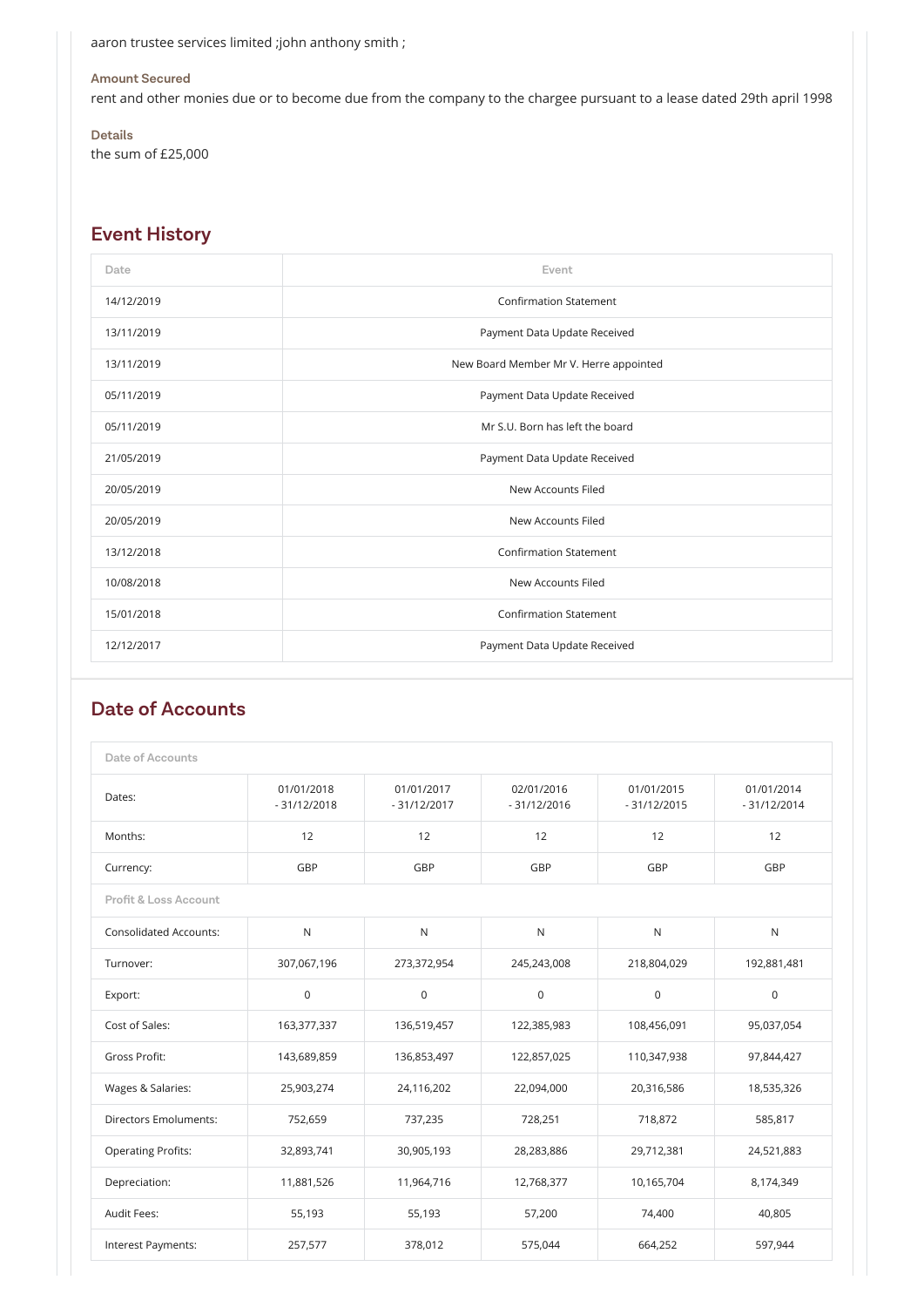| Pre-tax Profit:                        | 32,637,152   | 30,527,181   | 27,712,000          | 29,123,174   | 23,798,219   |
|----------------------------------------|--------------|--------------|---------------------|--------------|--------------|
| Taxation:                              | $-7,439,093$ | $-6,657,317$ | $-7,164,733$        | $-6,574,463$ | $-5,895,924$ |
| After-tax Profit:                      | 25,198,059   | 23,869,864   | 20,547,267          | 22,548,711   | 17,902,295   |
| Dividends Payable:                     | 22,800,000   | 20,000,000   | 14,000,000          | 14,000,000   | 14,000,000   |
| <b>Retained Profits:</b>               | 2,398,059    | 3,869,864    | 6,547,267           | 8,548,711    | 3,902,295    |
| <b>Balance Sheet</b>                   |              |              |                     |              |              |
| Tangible Assets:                       | 31,449,580   | 31,025,048   | 32,272,767          | 31,580,738   | 27,119,042   |
| Intangible Assets:                     | 2,215,964    | 3,237,862    | 4,471,914           | 5,203,837    | 2,385,049    |
| <b>Total Fixed Assets:</b>             | 33,665,544   | 34,262,910   | 36,744,681          | 36,784,575   | 29,504,091   |
| <b>Total Current Assets:</b>           | 74,684,020   | 69,991,403   | 60,834,951          | 53,616,117   | 46,161,242   |
| Trade Debtors:                         | 18,871,855   | 23,176,310   | 17,734,048          | 13,961,017   | 13,060,011   |
| Stock:                                 | 38,333,189   | 31,591,703   | 28,962,007          | 26,821,040   | 21,918,519   |
| Cash:                                  | 2,501,453    | 2,823,207    | 2,493,652           | 2,409,461    | 2,023,432    |
| Other Current Assets:                  | 14,977,523   | 12,400,183   | 11,645,244          | 10,424,599   | 9,159,280    |
| Increase In Cash:                      | $-321,754$   | 329,555      | 84,191              | 386,029      |              |
| Misc Current Assets:                   | 0            | 0            | 0                   | 0            | 0            |
| <b>Total Assets:</b>                   | 108,349,564  | 104,254,313  | 97,579,632          | 90,400,692   | 75,665,333   |
| <b>Total Current Liabilities:</b>      | 35,886,054   | 36,222,398   | 34,645,094          | 37,483,445   | 31,032,504   |
| Trade Creditors:                       | 2,758,751    | 1,885,401    | 4,212,711           | 3,995,978    | 2,449,504    |
| <b>Bank Overdraft:</b>                 | $\mathsf 0$  | $\mathsf 0$  | $\mathsf 0$         | $\mathsf 0$  | $\mathsf 0$  |
| Other Short Term<br>Finance:           | $\mathsf 0$  | 2,195,534    | 6,345,224           | 10,581,738   | 8,069,789    |
| <b>Misc Current Liabilities:</b>       | 33,127,303   | 32,141,463   | 24,087,159          | 22,905,729   | 20,513,211   |
| Other Long Term Finance:               | $\mathsf 0$  | $\mathsf 0$  | $\mathsf{O}\xspace$ | $\mathsf 0$  | $\mathsf 0$  |
| <b>Total Long Term</b><br>Liabilities: | 14,383,932   | 12,350,396   | 11,122,883          | 7,652,859    | 7,917,152    |
| Overdraft & Long Term<br>Liabilities:  | 14,383,932   | 12,350,396   | 11,122,883          | 7,652,859    | 7,917,152    |
| <b>Total Liabilities:</b>              | 50,269,986   | 48,572,794   | 45,767,977          | 45,136,304   | 38,949,656   |
| Net Assets:                            | 58,079,578   | 55,681,519   | 51,811,655          | 45,264,388   | 36,715,677   |
| <b>Working Capital:</b>                | 38,797,966   | 33,769,005   | 26,189,857          | 16,132,672   | 15,128,738   |

**Capital Reserves**

| Paid up Equity:                 | 100,000     | 100,000          | 100,000     | 100,000          | 100,000     |
|---------------------------------|-------------|------------------|-------------|------------------|-------------|
| <b>P&amp;L Account Reserve:</b> | 57,979,578  | 55,581,519       | 51,711,655  | 45,164,388       | 36,615,677  |
| Sundry Reserves:                | $\mathbf 0$ | $\boldsymbol{0}$ | $\mathbf 0$ | $\mathbf 0$      | $\mathsf 0$ |
| <b>Revaluation Reserve:</b>     | 0           | $\boldsymbol{0}$ | $\mathbf 0$ | $\boldsymbol{0}$ | $\mathsf 0$ |
| Reserves:                       | 57,979,578  | 55,581,519       | 51,711,655  | 45,164,388       | 36,615,677  |
| Shareholder Funds:              | 58,079,578  | 55,681,519       | 51,811,655  | 45,264,388       | 36,715,677  |
| Net Worth:                      | 55,863,614  | 52,443,657       | 47,339,741  | 40,060,551       | 34,330,628  |
| <b>Cash Flow</b>                |             |                  |             |                  |             |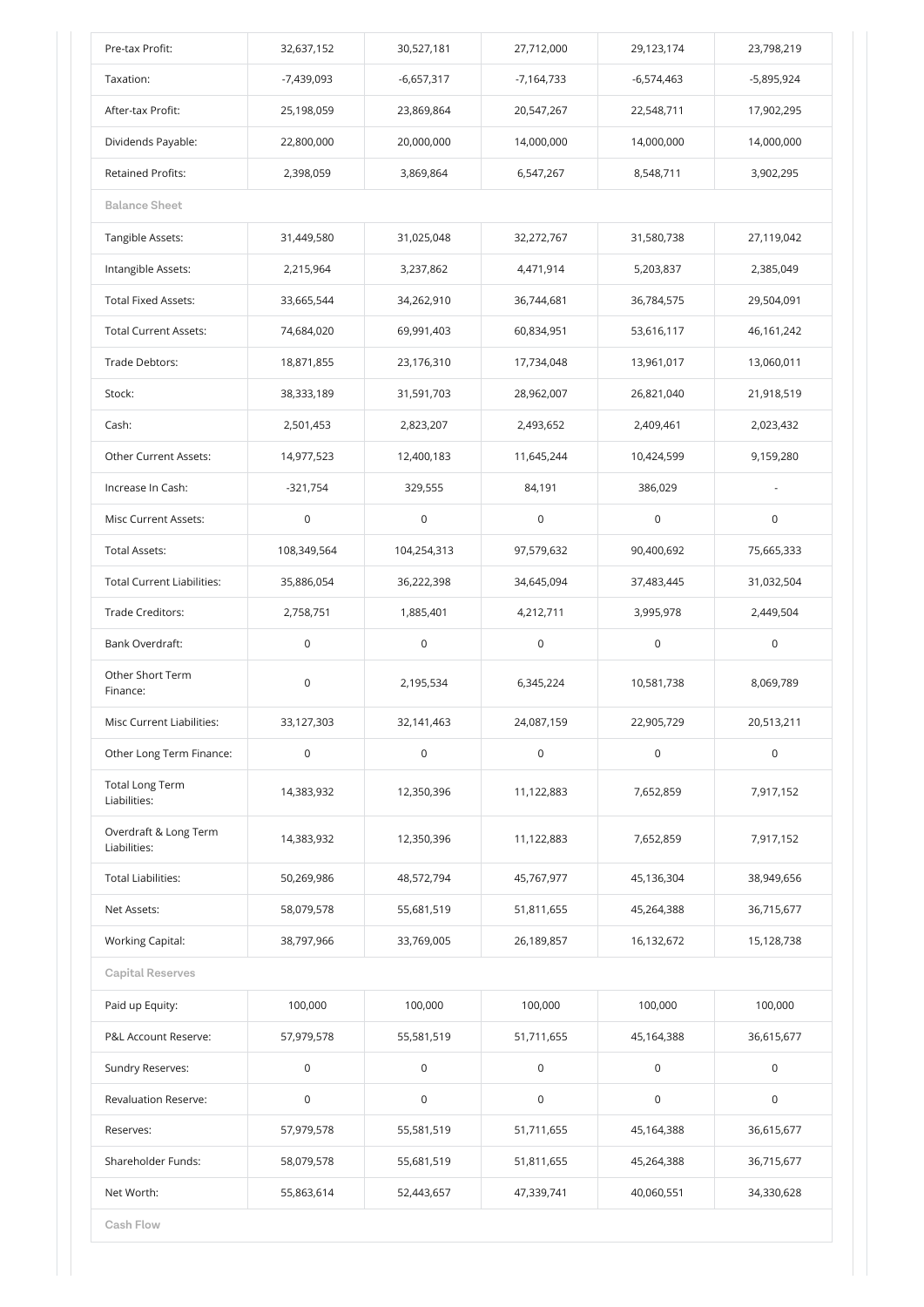| Net Cashflow from<br>Operations:  |                                        |                                        | $\overline{\phantom{a}}$               |                                        |                                        |
|-----------------------------------|----------------------------------------|----------------------------------------|----------------------------------------|----------------------------------------|----------------------------------------|
| Net Cashflow before<br>Financing: | $\mathsf{O}\xspace$                    | $\mathsf 0$                            | $\mathsf 0$                            | $\mathsf 0$                            | $\mathsf 0$                            |
| Net Cashflow from<br>Financing:   |                                        |                                        |                                        |                                        |                                        |
| Contingent Liability:             | No                                     | No                                     | No                                     | No                                     | No                                     |
| Capital Employed:                 | 72,463,510                             | 68,031,915                             | 62,934,538                             | 52,917,247                             | 44,632,829                             |
| Employees:                        | 1,032                                  | 948                                    | 931                                    | 880                                    | 841                                    |
| Auditors:                         | <b>ERNST &amp; YOUNG</b><br><b>LLP</b> | <b>ERNST &amp; YOUNG</b><br><b>LLP</b> | <b>ERNST &amp; YOUNG</b><br><b>LLP</b> | <b>ERNST &amp; YOUNG</b><br><b>LLP</b> | <b>ERNST &amp; YOUNG</b><br><b>LLP</b> |
| Audit Qualification:              | No Adverse<br>Comments                 | No Adverse<br>Comments                 | No Adverse<br>Comments                 | No Adverse<br>Comments                 | No Adverse<br>Comments                 |
| Bankers:                          | <b>HSBC BANK PLC</b>                   | <b>HSBC BANK PLC</b>                   | <b>HSBC BANK PLC</b>                   | <b>HSBC BANK PLC</b>                   | <b>HSBC BANK PLC</b>                   |
| Sort Code:                        | 10-45-65                               | 10-45-65                               | 10-45-65                               | 10-45-65                               | 10-45-65                               |
| <b>Ratios</b>                     |                                        |                                        |                                        |                                        |                                        |
| Pre-tax Margin:                   | 10.63 %                                | 11.17 %                                | 11.30 %                                | 13.31 %                                | 12.34 %                                |
| <b>Current Ratio:</b>             | 2.08                                   | 1.93                                   | 1.76                                   | 1.43                                   | 1.49                                   |
| Sales/Net Working<br>Capital:     | 7.91                                   | 8.10                                   | 9.36                                   | 13.56                                  | 12.75                                  |
| <b>Gearing Ratio:</b>             | 24.77 %                                | 22.18 %                                | 21.47 %                                | 16.91 %                                | 21.56 %                                |
| Equity %:                         | 54.72 %                                | 55.12 %                                | 55.65 %                                | 53.13 %                                | 50.10 %                                |
| Creditor Days:                    | 3                                      | 3                                      | 6                                      | $\overline{7}$                         | 5                                      |
| Debtor Days:                      | 22                                     | 31                                     | 26                                     | 23                                     | 25                                     |
| Liquidity:                        | 1.01                                   | 1.06                                   | 0.91                                   | 0.71                                   | 0.78                                   |
| Return on Capital:                | 45.03 %                                | 44.87 %                                | 44.03 %                                | 55.03 %                                | 53.31 %                                |
| Return on Total Assets:           | 30.12 %                                | 29.28 %                                | 28.39 %                                | 32.21 %                                | 31.45 %                                |
| Current Debt Ratio:               | 0.61 %                                 | 0.65 %                                 | 0.66%                                  | 0.82 %                                 | 0.84 %                                 |
| Total Debt Ratio:                 | 0.86%                                  | 0.87%                                  | 0.88%                                  | 0.99%                                  | 1.06 %                                 |
| Stock Turnover:                   | 12.48 %                                | 11.55 %                                | 11.80 %                                | 12.25 %                                | 11.36 %                                |
| Return on Net Assets:             | 56.19%                                 | 54.82 %                                | 53.48 %                                | 64.34 %                                | 64.81 %                                |

### **Mr Mark Alexander Langer**

#### **Directors**

**Name**

Mark Alexander Langer

**[View in-depth director report](http://localhost:65300/Company/AmlReport.aspx?name=Mark%20Alexander%20Langer&dob=11/07/1968&address1=Hugo%20Boss%20Ag%20Dieselstr.%2012&address2=&address3=72555%20Metzingen&address4=&address5=&address6=&postcode=&route=reportredirect)**

**Address**

Hugo Boss Ag Dieselstr. 12 72555 Metzingen

**Date of Birth** 11/07/1968

**Nationality**